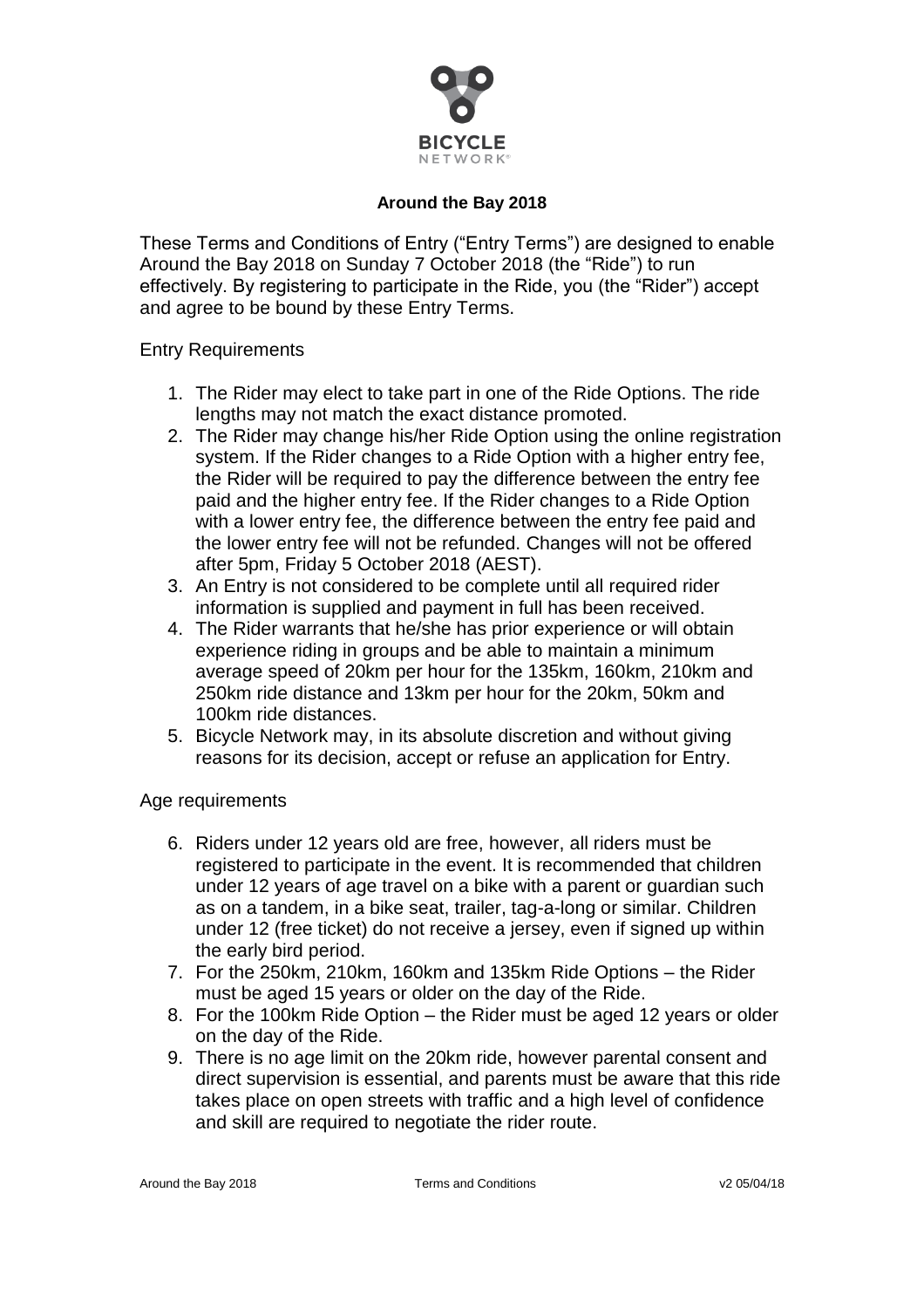

- 10.If the Rider is under the age of 18, the Rider's parent / guardian must give their consent when requested during entry. The parent / guardian must provide a contact phone number as emergency contact number.
- 11.If the Rider is under the age of 15 years old on the day of the Ride, the Rider must be accompanied on the ride by a registered Rider over 18 years old ("Guardian") as nominated at the time of registration for the 50km and 100km ride. The Guardian must provide a contact phone number.
- 12.Only students 12 years and over who are enrolled in school and Supervising Riders (nominated teacher/adult/guardian above 18 years) are allowed to enter the Schools Challenge Ride Options. Riders must be accompanied on the Ride by a Supervising Rider as nominated at the time of entry for the Schools Challenge Ride Options. The Supervising Rider must provide a contact phone number.

## **Cancellations**

- 13.If the Rider wishes to cancel his/her Entry in the Ride, the Rider must contact Bicycle Network directly via our [website](https://cam.bicyclenetwork.com.au/contact/) or phone 1800 639 634.
- 14. Cancellations received prior to 5pm, Sunday 26<sup>th</sup> August 2018 (AEST) will be refunded 50% of their entry fee, along with 50% refund on any valet bag purchase.
- 15.No refunds on entry fee or valet bag purchases will be offered for cancellations received after 5pm, Sunday 26<sup>th</sup> August 2017 (AEST).
- 16.Except as otherwise stated in these Entry Terms and as required by law, Bicycle Network is under no obligation to refund monies or entry fees due to non-use, cancellation, failure to participate or dissatisfaction by the Rider.

Upgrades and downgrade

- 1. The Rider may change his/her Ride Option by contacting Bicycle Network directly via our [website](https://cam.bicyclenetwork.com.au/contact/) or phone 1800 639 634.
- 2. . If the Rider changes to a Ride Option with a higher entry fee, the Rider will be required to pay the difference between the entry fee paid and the higher entry fee.
- 3. If the Rider changes to a Ride Option with a lower entry fee, the difference between the entry fee paid and the lower entry fee will not be refunded.
- 4. Changes to Ride Options administered on the Event Day (Sunday 7 October, 2018) will incur an administration fee of \$30.

## **Transfers**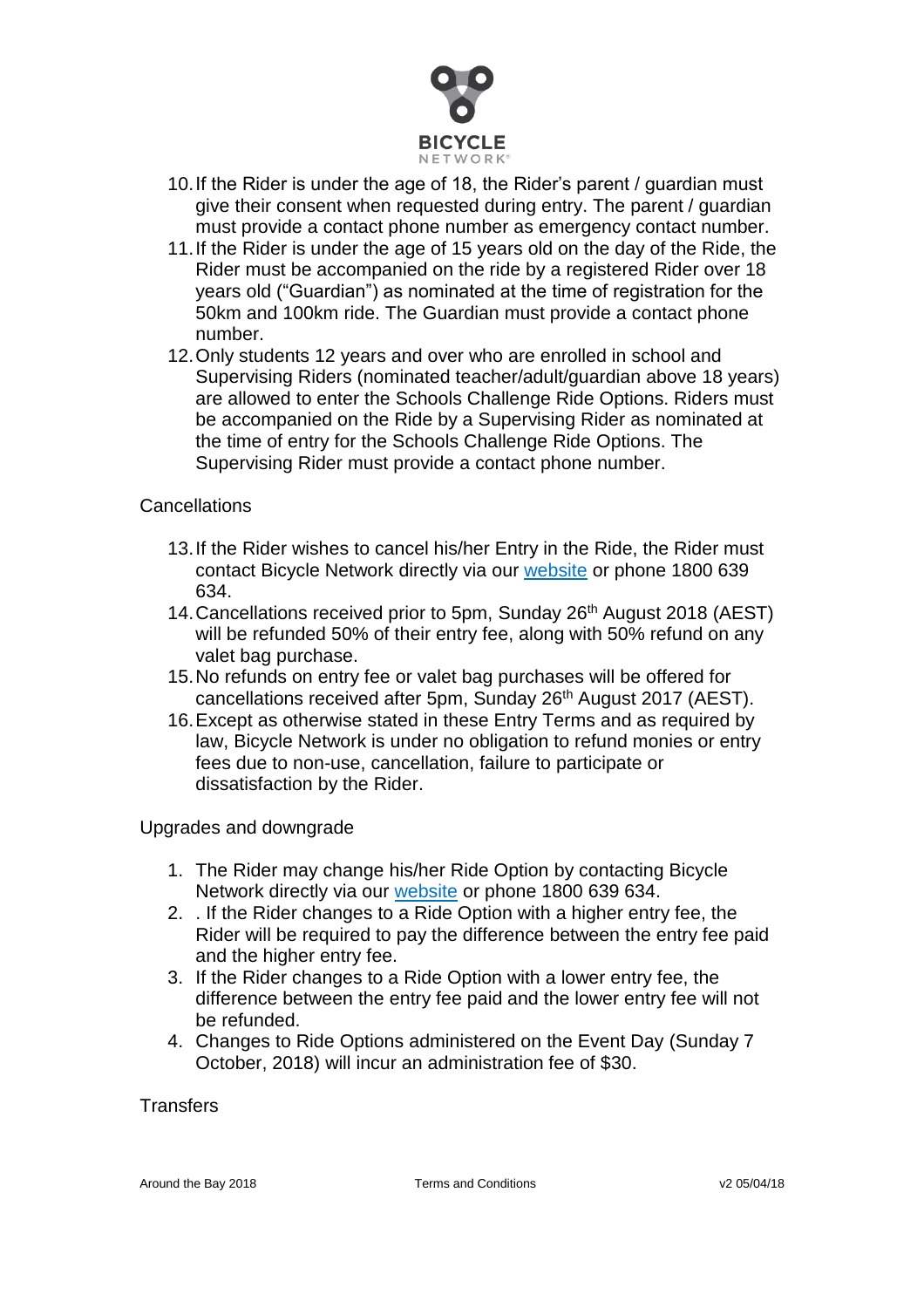

- 5. The Rider may transfer his/her registration for the Ride by contacting Bicycle Network directly via our [website](https://cam.bicyclenetwork.com.au/contact/) or phone 1800 639 634
- 6. Transfers will not be offered after 5pm, Friday 5 October 2018 (AEST).

## Ride Communications

- 7. Ride Communications will principally be made via email. The Rider is therefore required to provide a valid email address upon Entry.
- 8. The Rider consents to receiving and reading all information that is made available on the Bicycle Network website, in email newsletters, the Ride Guide and all other literature concerning the Ride.

## Mode of Transport

- 9. EBikes and standard, human-powered bicycles are permitted on all ride options. Unicycles, scooters, motorised bicycles (other than ebikes), child seats, tagalongs, trailers and animals are not permitted on the 250km, 210km, 160km, 135km and 100km Ride Options.
- 10.Animals are not permitted on the event
- 11.Recumbents and non-standard human-powered bicycles are permitted on Ride Options, however these bicycles must start at the rear of the last wave of the chosen Ride Option.

# Merchandise

- 12.All Riders who register and pay in full for all Ride Options before 5pm, Friday 27th July 2018 (AEST) will be eligible to receive an official jersey. Children under 12 (free ticket) do not receive a jersey.
- 13.All merchandise purchases are non-refundable.

# **Transport**

- 14.All transport bookings for the Ride are non-refundable. Riders are able to complete transport bookings at the time of and after Entry.
- 15.26. Transport bookings will close at 5pm, Friday 14th September 2018(AEST).
- 16.27. Bicycle Network will use its best endeavours to take due care in handling bikes transported, but is not responsible for any loss, damage, cost or expense that the Rider may suffer or incur as a result of Bicycle Network handling his/her bike.

## Closing Dates for online entries

17.Entries all Ride Options close at 5pm Friday 5th October 2018 (AEST).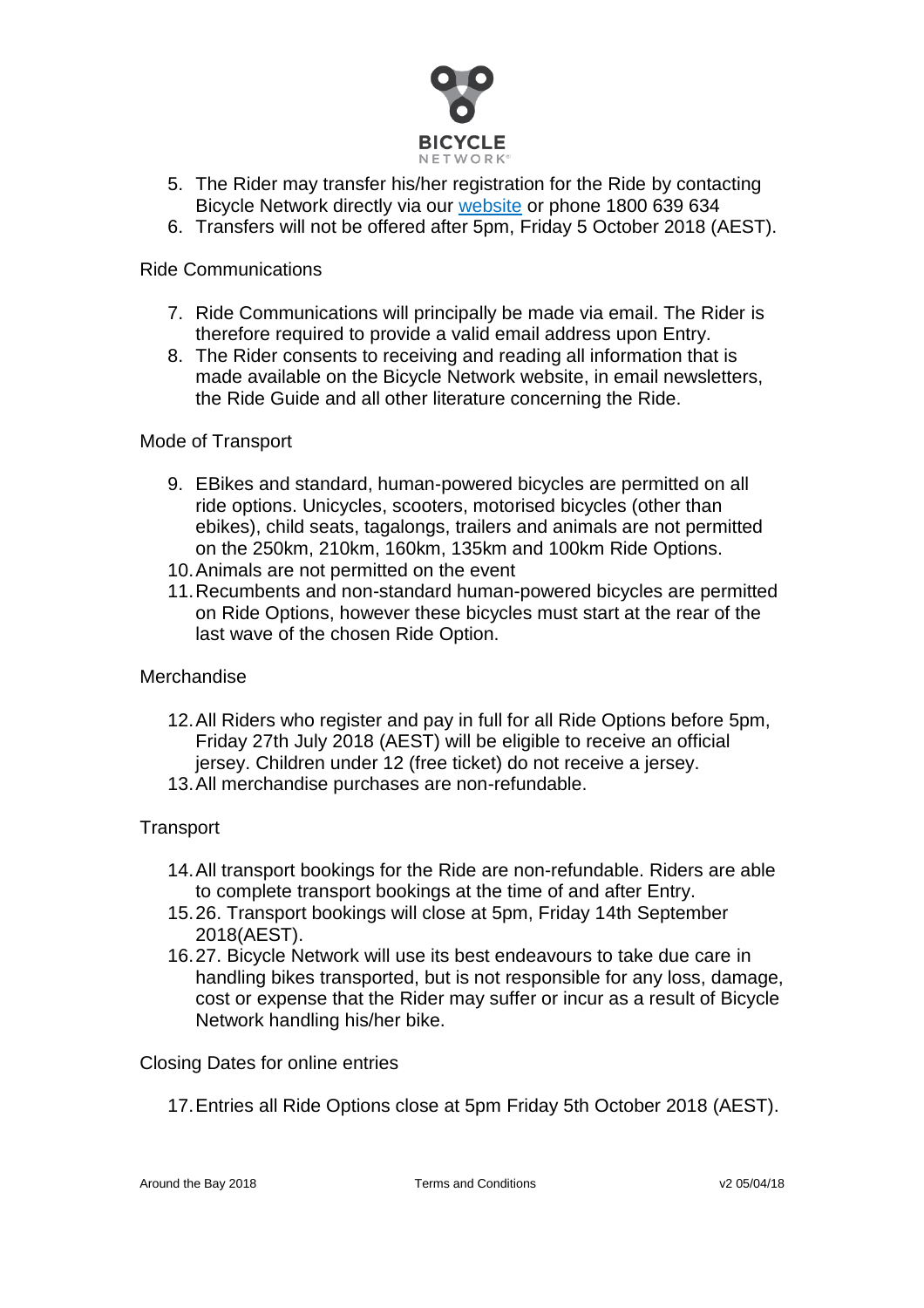

## Acknowledgment and Waiver

- 18.The Rider acknowledges and agrees that participation in the Ride is inherently dangerous and that he/she participates in the Ride at his/her own risk.
- 19.In consideration of Bicycle Network permitting the Rider to enter and participate in the Ride, the Rider hereby releases and indemnifies Bicycle Network, the sponsors of the Ride and any of their respective representatives from and against all and any claims, suits, demands, liabilities, loss and damage (including indirect and consequential loss), costs, expenses and, interest, whether pursuant to common law or statute, that the Rider may suffer or incur arising from or connected with the Rider's participation in the Ride including as a result of the negligence, breach of duty, breach of care or other fault or responsibility of Bicycle Network, the sponsors of the Ride and any of their respective representatives.
- 20.If the Rider is a parent/guardian of a person under 18 years ("Under Age Child") who is participating in the Ride, that Rider consents to the Under Age Child participating in the Ride and agrees to take full and sole responsibility for the Under Age Child's safety and participation in the Ride. The Rider further agrees and undertakes to Bicycle Network for and on behalf of the Under Age Child that the release and indemnity contained in clause 34 applies with full force and effect to the Under Age Child and that the Rider and any spouse or defacto spouse or partner will take no steps of any sort on behalf of the Under Age Child that would result in the release and indemnity in clause 34 being rendered inoperative, of no effect or being declared or ordered by a court of law as not applying to the Under Age Child.

#### Compliance with Laws

- 21.During the Ride, the Rider must comply with all traffic and road laws, all directions issued by Police and all instructions given by Bicycle Network or any employees or officials representing Bicycle Network at the Ride. Failure to do so may result in the Rider being removed from the Ride and they will not receive a registration refund.
- 22.Riding over the Westgate Bridge: There is to be no stopping on the bridge at any time. It is illegal to ride on the bridge prior to it being officially opened by event marshals. Fines apply.
- 23.While riding a bicycle, the Rider must wear an Australian standard cycling helmet at all times during the Ride.
- 24.The Rider must not ride at night, or in hazardous weather conditions causing reduced visibility, unless the bicycle, or the Rider, displays: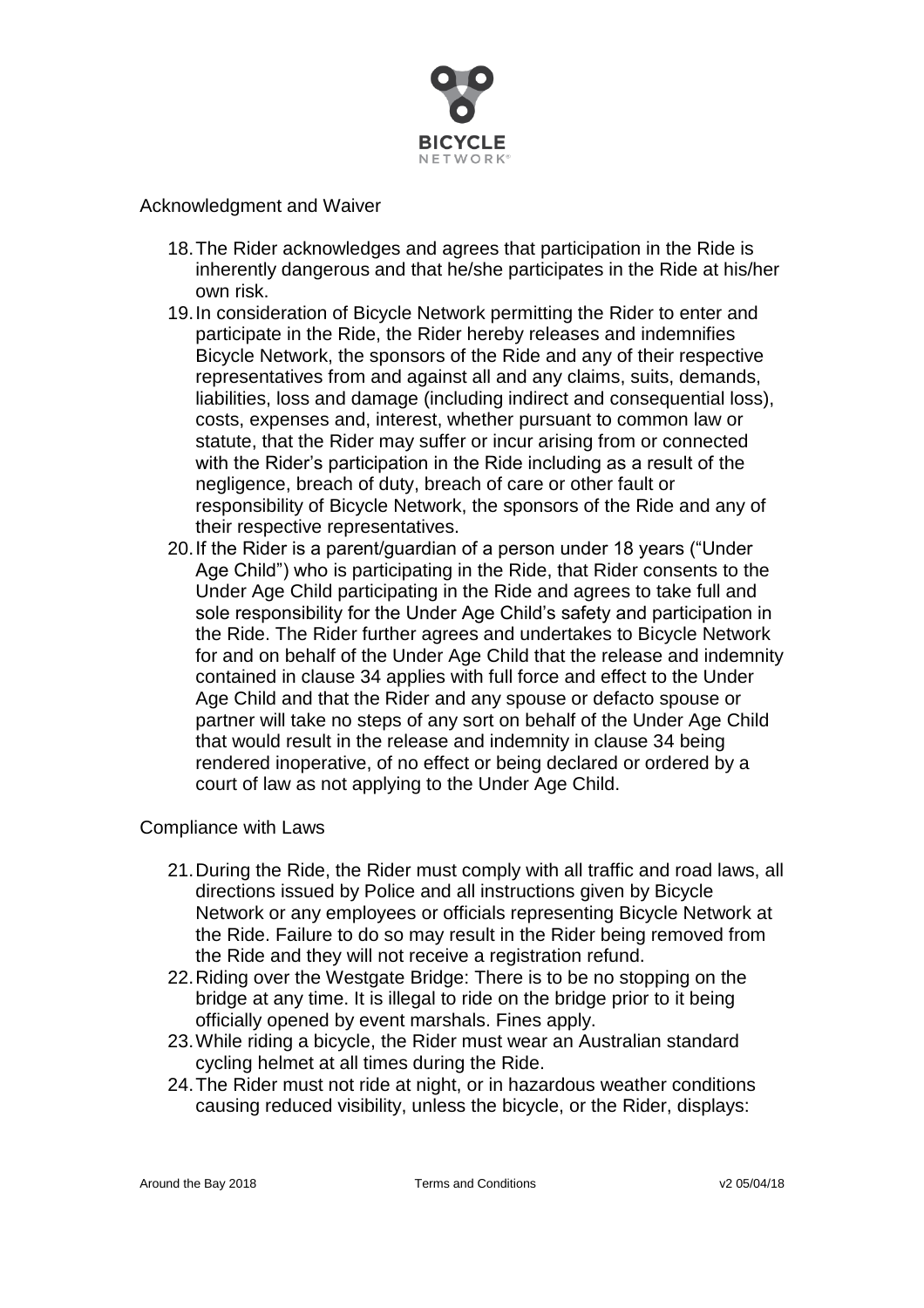

- (a) A flashing or steady white light that is clearly visible for at least 200 metres from the front of the bicycle; and
- (b) A flashing or steady red light that is clearly visible for at least 200 metres from the rear of the bicycle; and
- (c) A red reflector that is clearly visible for at least 50 metres from the rear of the bicycle when light is projected onto it by a vehicle's headlight on low-beam.

Preparation, Training, Health and Safety

- 25.The Rider is responsible for ensuring that he/she has adequately and appropriately prepared both physically and mentally for the Ride. If the Rider has any health issues or doubts prior to the Ride, he/she should seek appropriate medical advice.
- 26.If, during the Ride, the Rider becomes ill or is injured, Bicycle Network will endeavour to arrange medical transport, usually in an ambulance. Any medical transport will be at the Rider's expense. (Bicycle Network recommends that Riders hold current ambulance service membership and /or health insurance to cover such costs; Bicycle Network membership includes bike crash insurance for bicycle accidents. Please visit bicyclenetwork.com.au for more details).
- 27.The Rider is responsible for ensuring that their bicycle is properly serviced, roadworthy and suitable for the event.

## Common Sense

- 28.The Rider must ride in a safe and responsible manner during the Ride and use common sense at all times.
- 29.The Rider must exercise caution on all public roads and other thoroughfares and ride defensively and courteously.

#### Meal and dietary requirements

- 30.Bicycle Network offers three standard meal types for the 250km, 210km, 160km,135km and 100km Ride Options - Non-Vegetarian, Vegetarian, Gluten Free and Vegetarian Gluten Free.
- 31.If these options do not meet a Rider's dietary requirements, the Rider must consider alternate ways in which to personally cater for his/her own meals.
- 32.Every effort is made by Bicycle Network and the appointed caterers to ensure that recipes and ingredients are controlled.
- 33.Bicycle Network and their caterers cannot however, guarantee that any meal or food item is exactly as described - contamination by allergens can occur that is beyond Bicycle Network and or the caterer's reasonable control.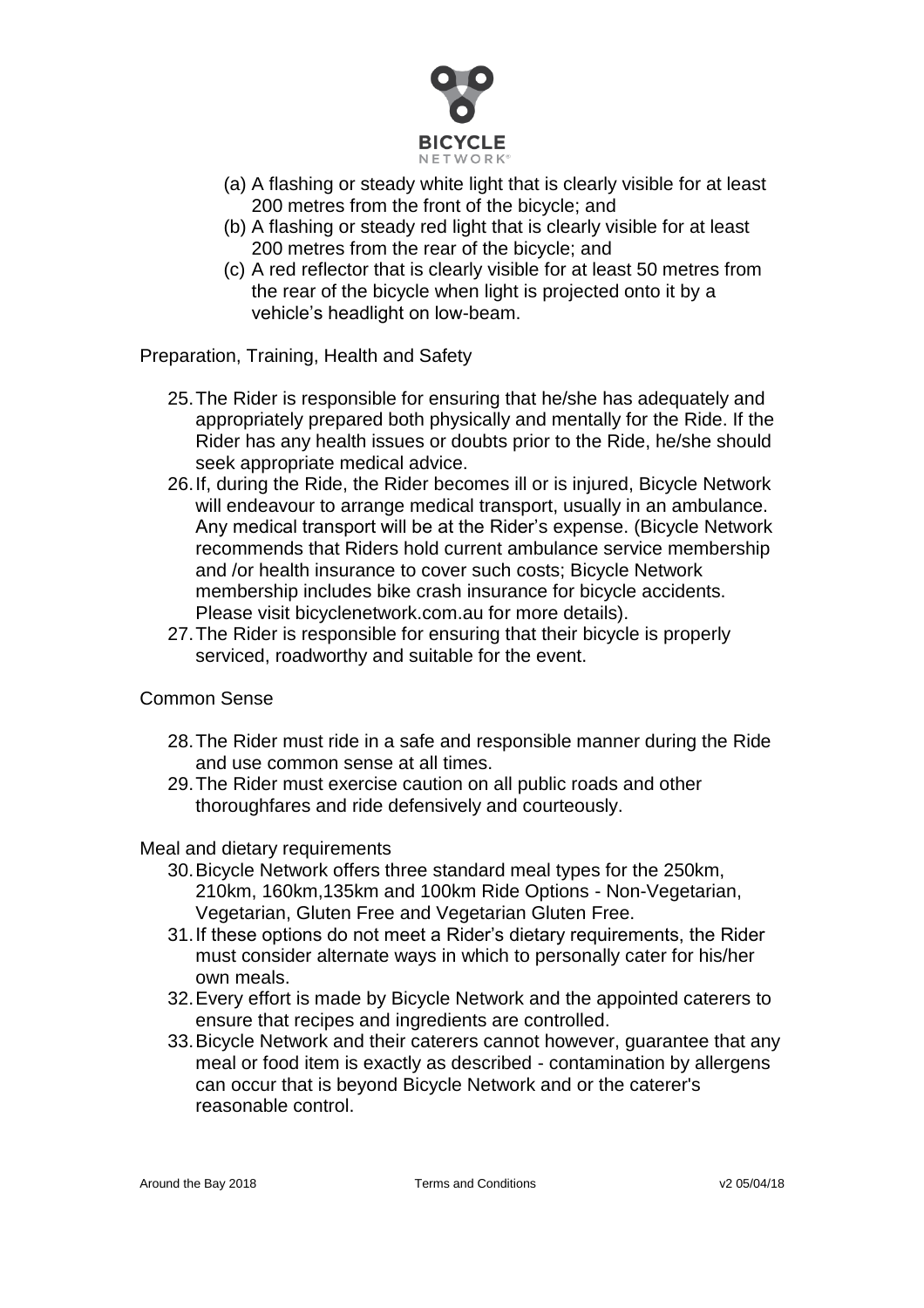

- 34.It is solely the Rider's responsibility to carry on himself/herself at all times, suitable food and/or medication which may be necessary to treat any particular medical condition that the Rider suffers from.
- 35.Meals provided for the Ride not intended to provide full nutrition for each Ride Option. We expect that riders will adequately cater to their nutritional requirements while undertaking their chosen ride distance.

Ride and Ride Option Variation

36.Bicycle Network reserves the right, in its absolute discretion, to:

- (d) Change or vary the route of any of the Ride Options without notice;
- (e) Cancel, postpone, reschedule or change the time or place for the Ride or any of the Ride Options for any reason and at any time prior to the commencement of the Ride; and
- (f) Bicycle Network is not responsible for or liable to the Rider for any loss, damage, cost or expense, whether direct, indirect, consequential or otherwise and howsoever or wheresoever incurred by the Rider resulting from any such action taken by Bicycle Network.

#### Private support vehicles

37.Private support vehicles are not permitted on the Ride. Riders found to be making use of private support vehicles may be expelled from the event. Registration in future events may be rejected if found to be using private support vehicles.

## Photography

- 38.The Rider acknowledges and agrees that he/she may be photographed or filmed during the Ride and consents to Bicycle Network using the Rider's picture and likeness contained in any photographs or film for publicising the Ride and for promoting any future ride or event to be staged by Bicycle Network.
- 39.The parent/guardian acknowledges and agrees that his or her Under Age Child may be photographed or filmed during the Ride and consents to Bicycle Network using the Rider's picture and likeness contained in any photographs or film for publicising the Ride and for promoting any future ride or event to be staged by Bicycle Network.

## **Privacy**

40.Bicycle Network collects, uses, discloses and otherwise handles the Rider's personal information in accordance with the terms of its Privacy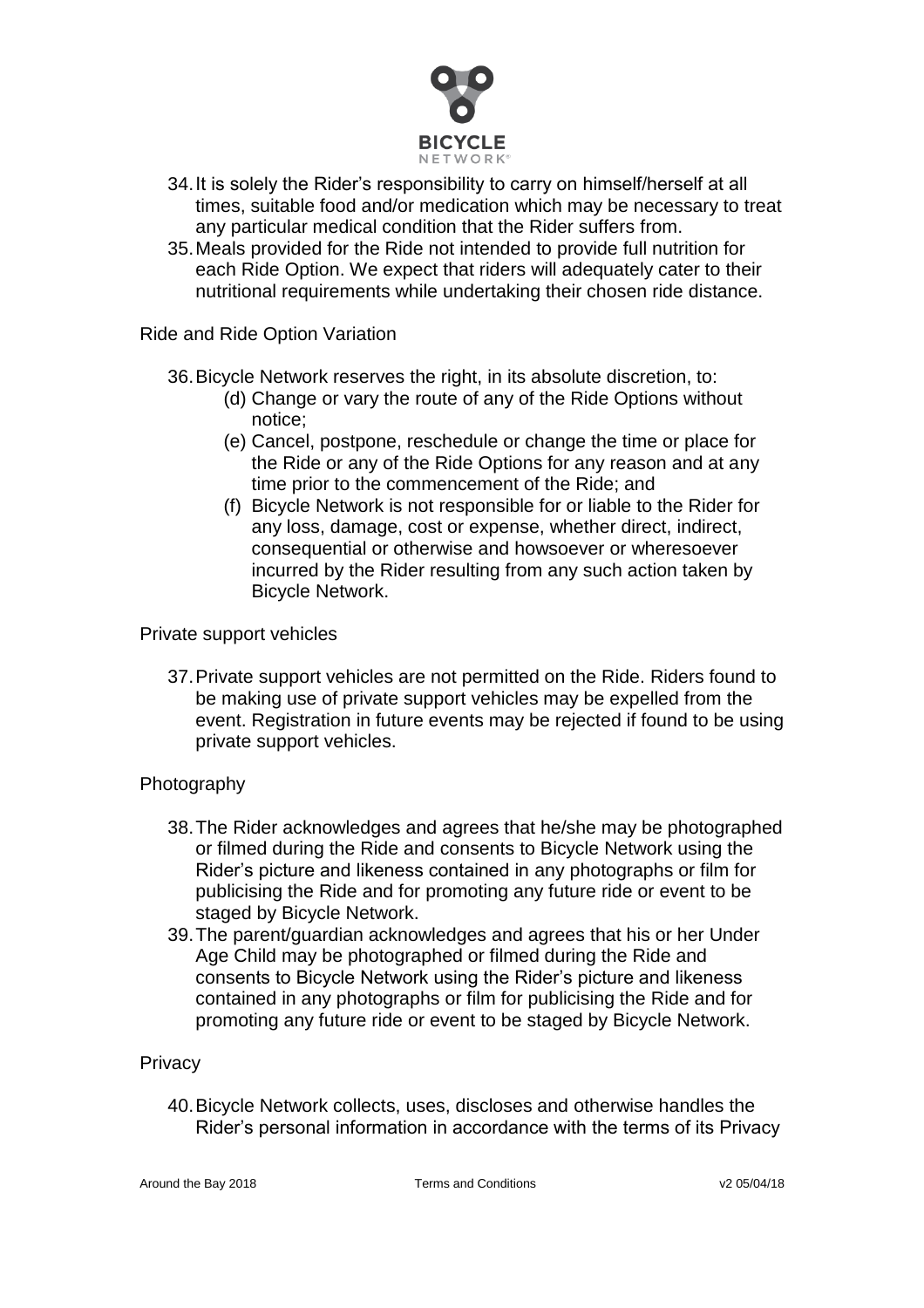

Policy Statement (see www.bicyclenetwork.com.au (Search "privacy" for full details). All information remains the property of Bicycle Network.

- 41.The Rider consents to their details being shared with our partners and event sponsors including the following:
	- a) Our charity partner: for online fundraising registration;
	- b) Our official event photographer: for online photography identification and sales;
	- c) Our merchandiser for any merchandise purchased by the rider;
	- d) The designated event timing company;
	- e) Our medical team for medial support;
	- f) Our mailing house to fulfil the Rider pack

## **Other**

- 42.The Ride will be held outdoors and may proceed notwithstanding poor weather conditions on the day of the Ride. Bicycle Network is not liable to the Rider for any loss, damage, cost or expense of any kind including, but not limited to, refund of entry fees, in the event of poor weather before or during the Ride including valet service.
- 43.Riders must attach the timing device provided by Bicycle Network in the correct manner to their bicycle prior to commencing the Ride and keep it attached for the duration of the Ride if they are to receive an official event time.
- 44.Bicycle Network reserves the right, in its absolute discretion, to refuse to allow the Rider to participate in the Ride or to remove the Rider from the Ride for breach of these terms and conditions or if it otherwise determines it appropriate to do so.
- 45.Bicycle Network is not liable to the Rider for any loss, damage, cost or expense of any kind, including but not limited to, the refund of the entry fee, if the Rider is denied access to or removed from the Ride for any reason.
- 46."Bicycle Network" means the Bicycle Network Incorporated ABN 41 026 835 903 and includes where appropriate Bicycle Network's employees, volunteers, agents, contractors and officers.

Exclusive promotional offers

47.Bicycle Network has the right to offer special promotional offers throughout the marketing campaigns as incentives to different segments of riders. These offers include value additions and discounts. These offers are not available to all riders and can be added or removed at the discretion of Bicycle Network.